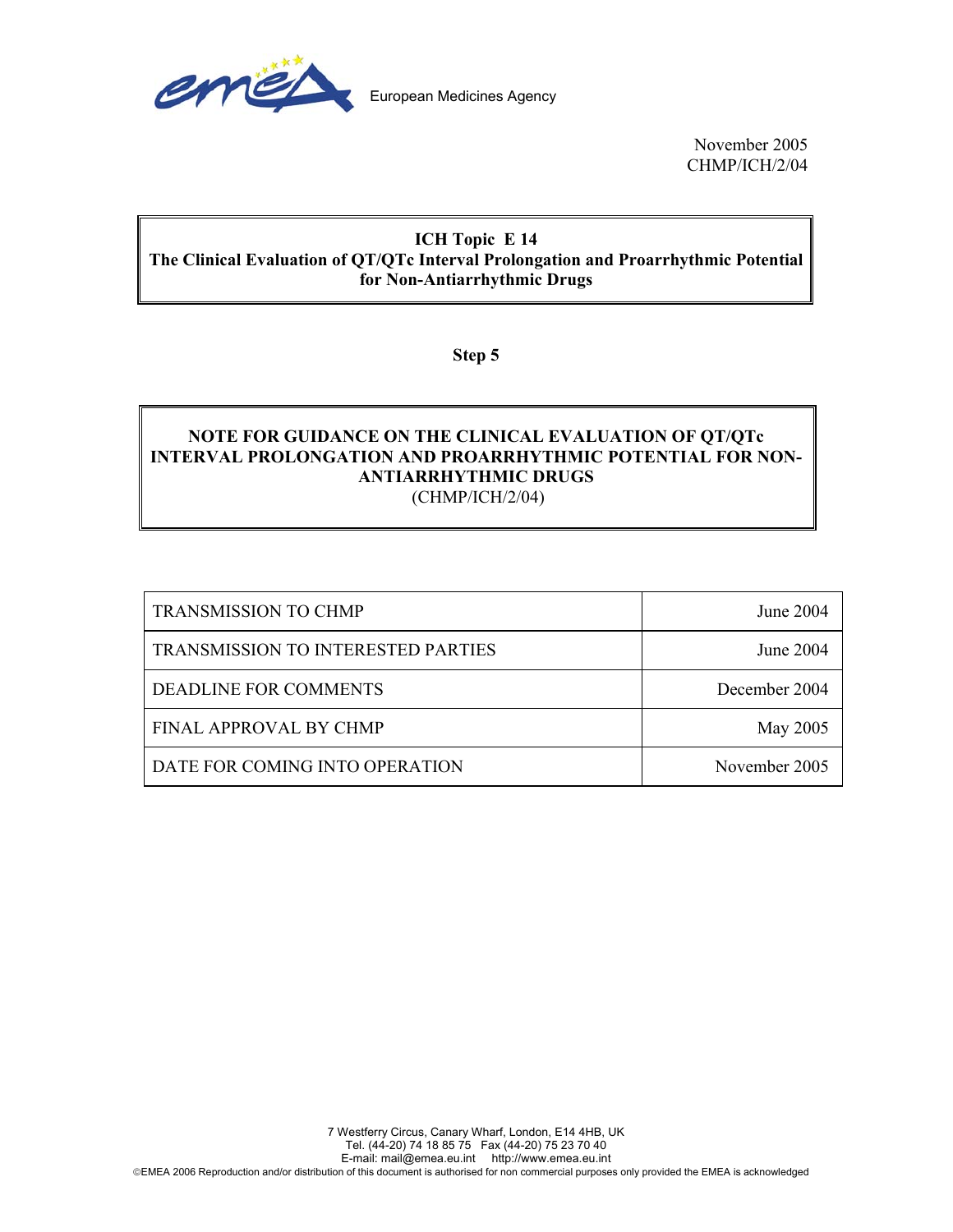# **THE CLINICAL EVALUATION OF QT/QTc INTERVAL PROLONGATION AND PROARRHYTHMIC POTENTIAL FOR NON-ANTIARRHYTHMIC DRUGS**

# **TABLE OF CONTENTS**

| 1.               |                                                                               |  |
|------------------|-------------------------------------------------------------------------------|--|
| 1.1              |                                                                               |  |
| 1.2              |                                                                               |  |
| 1.3              |                                                                               |  |
| $\overline{2}$ . |                                                                               |  |
| 2.1              | OVERALL APPROACHES TO EVALUATING DRUG EFFECTS ON QT/QTC INTERVAL 4            |  |
| 2.1.1            |                                                                               |  |
| 2.1.2            |                                                                               |  |
| 2.2              |                                                                               |  |
| 2.2.1            |                                                                               |  |
| 2.2.2            | Dose-Effect and Time Course Relationships in the 'Thorough QT/QTc Study' 6    |  |
| 2.2.3            |                                                                               |  |
| 2.2.4            |                                                                               |  |
| 2.2.5            |                                                                               |  |
| 23               |                                                                               |  |
| 2.5              | COLLECTION, ASSESSMENT AND SUBMISSION OF ELECTROCARDIOGRAPHIC DATA  8         |  |
| 2.5.1            |                                                                               |  |
| 2.5.2            |                                                                               |  |
| 2.5.3            |                                                                               |  |
| 3.               |                                                                               |  |
| 3.1              |                                                                               |  |
| 3.1.1            |                                                                               |  |
| 3.1.2            |                                                                               |  |
| 3.2              |                                                                               |  |
| 3.2.1            |                                                                               |  |
| 3.2.2            |                                                                               |  |
| 3.2.3            | Analysis of Relationship Between Drug Exposure and QT/QTc Interval Changes 11 |  |
| 3.3              |                                                                               |  |
| $\mathbf{4}$ .   |                                                                               |  |
| 4.1              |                                                                               |  |
| 4.2              |                                                                               |  |
| 4.3              |                                                                               |  |
| 4.4              |                                                                               |  |
|                  |                                                                               |  |
| 5.               | REGULATORY IMPLICATIONS, LABELLING, AND RISK MANAGEMENT                       |  |
|                  |                                                                               |  |
| 5.1              | RELEVANCE OF QT/QTC INTERVAL PROLONGING EFFECTS TO THE EVALUATION PROCESS13   |  |
| 52               | LABELLING ISSUES FOR DRUGS THAT PROLONG THE QT/QTC INTERVAL 13                |  |
| 5.3              | POST-MARKETING RISK MANAGEMENT FOR DRUGS THAT PROLONG THE QT/QTC              |  |
|                  |                                                                               |  |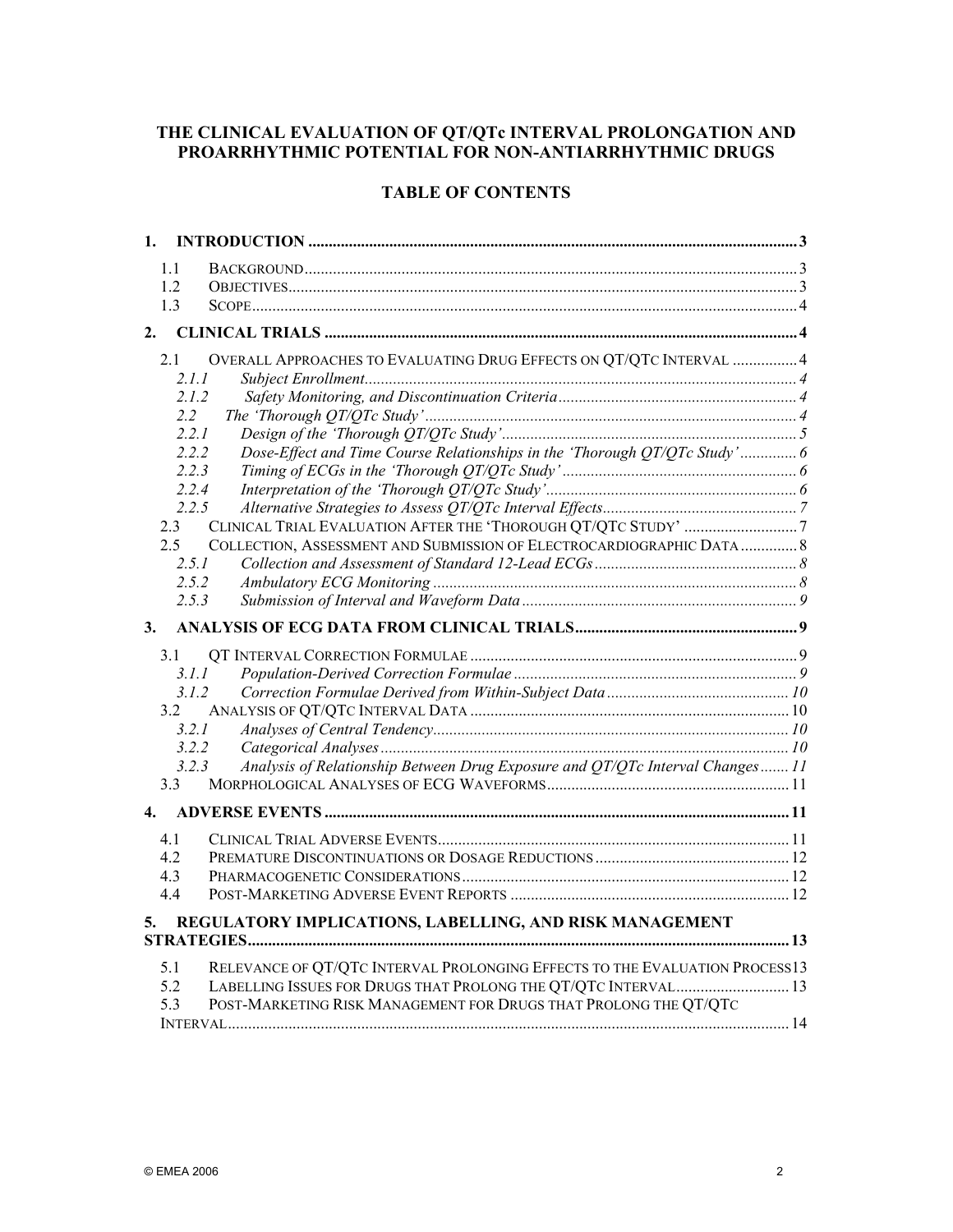# **THE CLINICAL EVALUATION OF QT/QTc INTERVAL PROLONGATION AND PROARRHYTHMIC POTENTIAL FOR NON-ANTIARRHYTHMIC DRUGS**

# **1. INTRODUCTION**

# **1.1 Background**

An undesirable property of some non-antiarrhythmic drugs is their ability to delay cardiac repolarization, an effect that can be measured as prolongation of the QT interval on the surface electrocardiogram (ECG). The QT interval represents the duration of ventricular depolarization and subsequent repolarization, and is measured from the beginning of the QRS complex to the end of the T wave. A delay in cardiac repolarization creates an electrophysiological environment that favors the development of cardiac arrhythmias, most clearly torsade de pointes (TdP), but possibly other ventricular tachyarrhythmias as well. TdP is a polymorphic ventricular tachyarrhythmia that appears on the ECG as continuous twisting of the vector of the QRS complex around the isoelectric baseline. A feature of TdP is pronounced prolongation of the QT interval in the supraventricular beat preceding the arrhythmia. TdP can degenerate into ventricular fibrillation, leading to sudden death.

While the degree of QT prolongation is recognized as an imperfect biomarker for proarrhythmic risk, in general there is a qualitative relationship between QT prolongation and the risk of TdP, especially for drugs that cause substantial prolongation of the QT interval. Because of its inverse relationship to heart rate, the measured QT interval is routinely corrected by means of various formulae to a less heart rate dependent value known as the QTc interval. It is not clear, however, whether arrhythmia development is more closely related to an increase in the absolute QT interval or QTc. Most drugs that have caused TdP clearly increase both the absolute QT and the QTc (hereafter called QT/QTc). Documented cases of TdP (fatal and non-fatal) associated with the use of a drug have resulted in the withdrawal from the market of several drugs and relegation of other drugs to second-line status. Because prolongation of the QT/QTc interval is the ECG finding associated with the increased susceptibility to these arrhythmias, an adequate pre-marketing investigation of the safety of a new pharmaceutical agent should include rigorous characterization of its effects on the QT/QTc interval.

# **1.2 Objectives**

This document provides recommendations to sponsors concerning the design, conduct, analysis, and interpretation of clinical studies to assess the potential of a drug to delay cardiac repolarization. This assessment should include testing the effects of new agents on the QT/QTc interval as well as the collection of cardiovascular adverse events. The investigational approach used for a particular drug should be individualized, depending on the pharmacodynamic, pharmacokinetic, and safety characteristics of the product, as well as on its proposed clinical use.

The assessment of the effects of drugs on cardiac repolarization is the subject of active investigation. When additional data (non-clinical and clinical) are accumulated in the future, this document may be reevaluated and revised.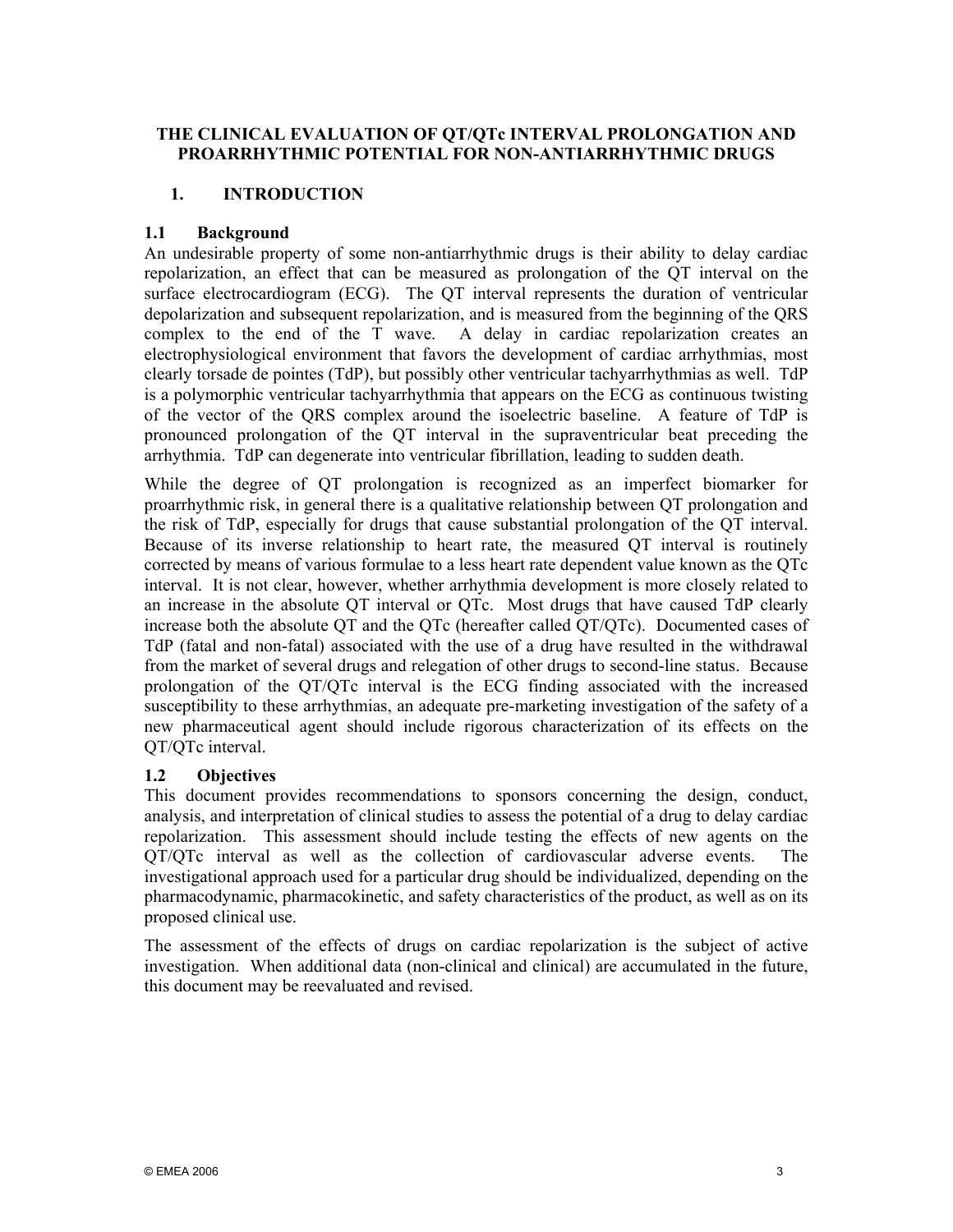# **1.3 Scope**

The recommendations contained in this document are generally applicable to new drugs having systemic bioavailability, but may not apply to products with highly localized distribution and those administered topically and not absorbed. The focus is on agents being developed for uses other than the control of arrhythmias, as antiarrhythmic drugs can prolong the QT/QTc interval as a part of their mechanism of clinical efficacy. While this document is concerned primarily with the development of novel agents, the recommendations might also be applicable to approved drugs when a new dose or route of administration is being developed that results in significantly higher exposure (i.e.,  $C_{\text{max}}$  or AUC). Additional ECG data might also be considered appropriate if a new indication or patient population were being pursued. The evaluation of the effect of a drug on the QT interval would also be considered important if the drug or members of its chemical or pharmacological class have been associated with QT/QTc interval prolongation, TdP, or sudden cardiac death during postmarketing surveillance.

# **2. CLINICAL TRIALS**

# **2.1 Overall Approaches to Evaluating Drug Effects on QT/QTc Interval**

Drugs are expected to receive a clinical electrocardiographic evaluation, beginning early in clinical development, typically including a single trial dedicated to evaluating their effect on cardiac repolarization ('thorough QT/QTc study'). Factors that could reduce the need for such a study include the inability to conduct the study in healthy volunteers or patients, how the drug is studied and used (e.g., administered under continuous monitoring), as well as nonclinical data.

# *2.1.1 Subject Enrollment*

Subject enrollment for a given trial would be influenced by the clinical and non-clinical information available on the effects of the drug on cardiac repolarization. Until the effects of the drug on the QT/QTc interval have been characterized, the following exclusion criteria are suggested:

- A marked baseline prolongation of QT/QTc interval (e.g., repeated demonstration of a OTc interval  $>450$  ms);
- A history of additional risk factors for TdP (e.g., heart failure, hypokalemia, family history of Long QT Syndrome);
- The use of concomitant medications that prolong the QT/QTc interval.

If supported by the QT/QTc interval data from the early clinical studies, later clinical trials could expand the eligibility criteria to include a broader spectrum of patients who are likely to receive the drug once approved.

# *2.1.2 Safety Monitoring, and Discontinuation Criteria*

The clinical trial protocol should specify the procedures to follow if a patient experiences an adverse event suggestive of TdP.

Discontinuation of a subject from a clinical trial should be considered if there is a marked prolongation of the QT/QTc interval during treatment with the study drug, especially if the measurement is obtained from more than one ECG. While increases in QT/QTc to >500 ms or of >60 ms over baseline are commonly used as thresholds for potential discontinuation, the exact criteria chosen for a given trial will depend on the risk-tolerance level considered appropriate for the indication and patient group in question.

# *2.2 The 'Thorough QT/QTc Study'*

The 'thorough QT/QTc study' is intended to determine whether the drug has a threshold pharmacologic effect on cardiac repolarization, as detected by QT/QTc prolongation. The threshold level of regulatory concern, discussed further below, is around 5 ms as evidenced by an upper bound of the 95% confidence interval around the mean effect on QTc of 10 ms. The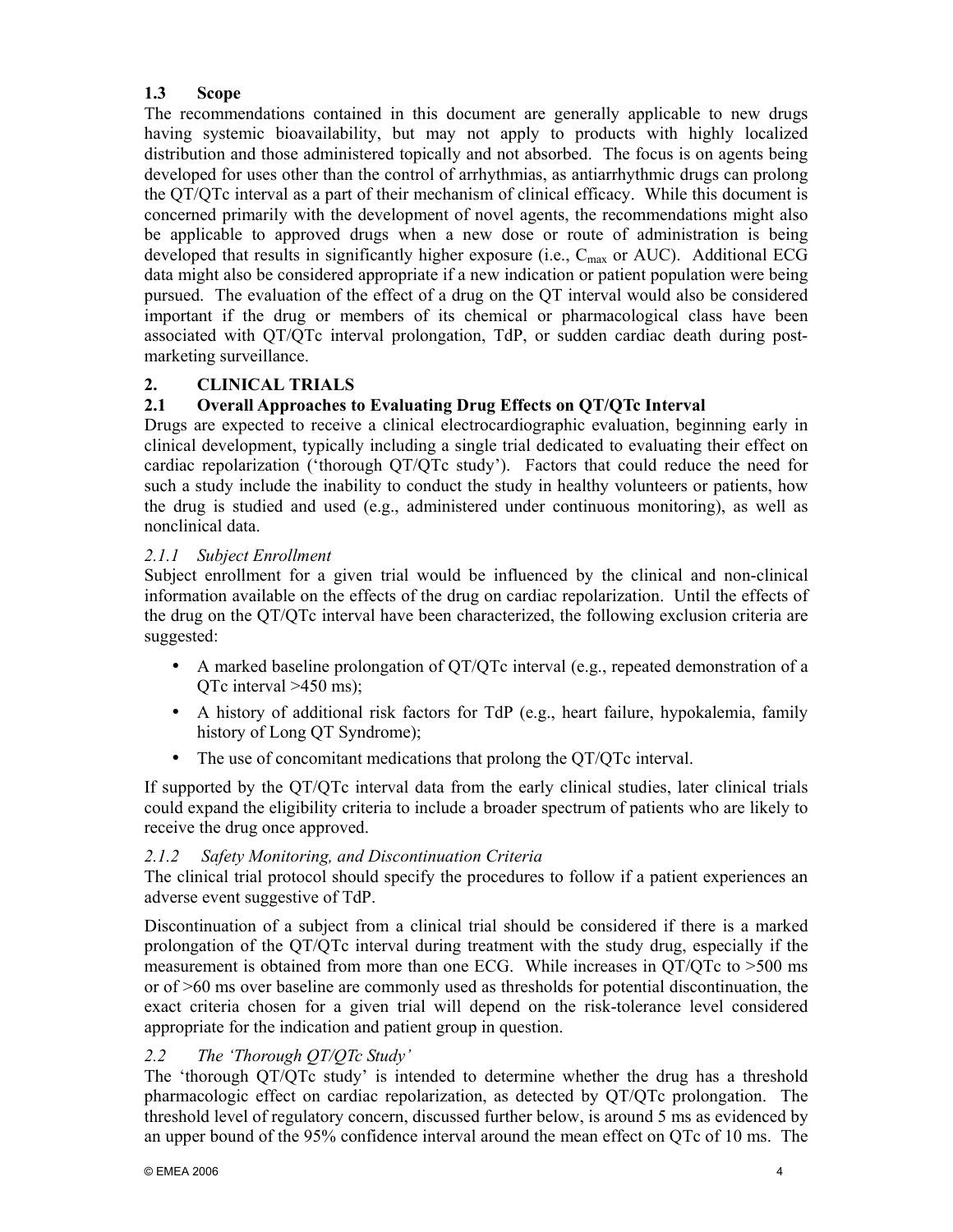study is typically carried out in healthy volunteers (as opposed to individuals at increased risk of arrhythmias) and is used to determine whether or not the effect of a drug on the QT/QTc interval in target patient populations should be studied intensively during later stages of drug development. It is not intended to identify drugs as being pro-arrhythmic. Although data are limited, it is not expected that the results of the 'thorough QT/QTc study' would be affected by ethnic factors.

The 'thorough QT/QTc study' would typically be conducted early in clinical development to provide maximum guidance for later trials, although the precise timing will depend on the specifics of the drug under development. It would usually not be the first study, as it is important to have basic clinical data for its design and conduct, including tolerability and pharmacokinetics. Some drugs might not be suitable for study in healthy volunteers because of issues related to tolerability (e.g., neuroleptic agents, chemotherapeutics).

The results of the 'thorough QT/QTc study' will influence the amount of information collected in later stages of development:

- A negative 'thorough QT/QTc study' will almost always allow the collection of ontherapy ECGs in accordance with the current practices in each therapeutic area to constitute sufficient evaluation during subsequent stages of drug development (see section 2.3):
- A positive 'thorough QT/QTc study' will almost always call for an expanded ECG safety evaluation during later stages of drug development (see section 2.3).

There could be very unusual cases in which the 'thorough QT/QTc study' is negative but the available nonclinical data are strongly positive (e.g., hERG positive at low concentrations and *in vivo* animal model results that are strongly positive). If this discrepancy cannot be explained by other data, and the drug is in a class of pharmacological concern, expanded ECG safety evaluation during later stages of drug development might be appropriate (section 2.3).

# *2.2.1 Design of the 'Thorough QT/QTc Study'*

The 'thorough QT/QTc study' should be adequate and well-controlled, with mechanisms to deal with potential bias, including use of randomization, appropriate blinding, and concurrent placebo control group. As this study has a critical role in determining the intensity of ECG data collection during later stages of drug development, it is important to have a high degree of confidence in the ability of the study to detect differences of clinical significance. The confidence in the ability of the study to detect QT/QTc prolongation can be greatly enhanced by the use of a concurrent positive control group (pharmacological or non-pharmacological) to establish assay sensitivity. The positive control should have an effect on the mean QT/QTc interval of about 5 ms (i.e., an effect that is close to the QT/QTc effect that represents the threshold of regulatory concern, around 5 ms). Detecting the positive control's effect will establish the ability of the study to detect such an effect of the study drug. Absence of a positive control should be justified and alternative methods to establish assay sensitivity provided.

If an investigational drug belongs to a chemical or pharmacological class that has been associated with QT/QTc prolongation, a positive control selected from other members of the same class should be considered to permit a comparison of effect sizes, preferably at equipotent therapeutic doses.

Crossover or parallel group study designs can be suitable for trials assessing the potential of a drug to cause QT/QTc interval prolongation. Crossover studies at least have two potential advantages: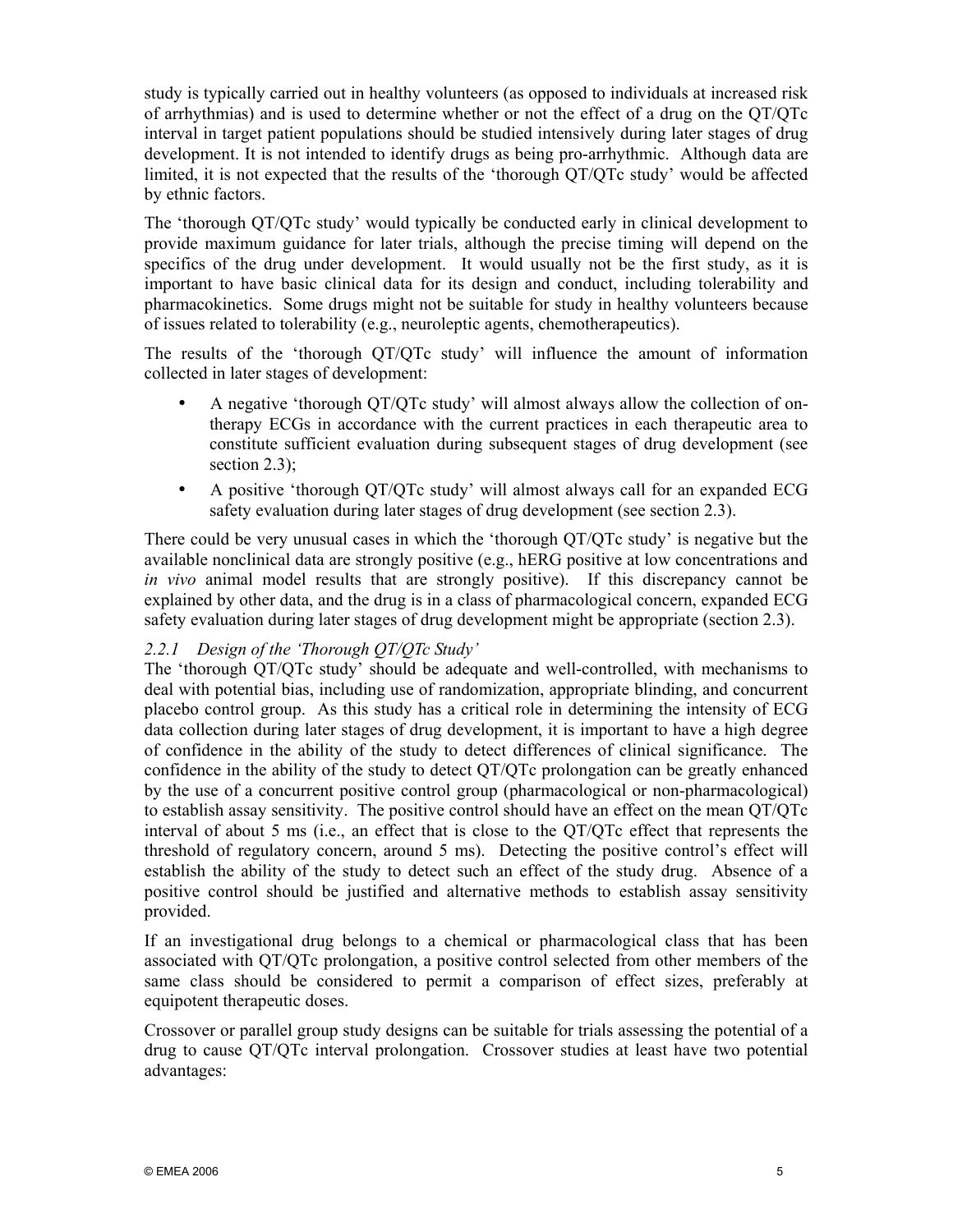- They usually call for smaller numbers of subjects than parallel group studies, as the subjects serve as their own controls and hence reduce variability of differences related to inter-subject variability;
- They might facilitate heart rate correction approaches based on individual subject data.

Parallel group studies might be preferred under certain circumstances:

- For drugs with long elimination half-lives for which lengthy time intervals would be required to achieve steady-state or complete washout;
- If carryover effects are prominent for other reasons, such as irreversible receptor binding or long-lived active metabolites;
- If multiple doses or treatment groups are to be compared.

An important problem in the measurement of the QT/QTc interval is its intrinsic variability. This variability results from many factors, including activity level, postural changes, circadian patterns, and food ingestion. It is critical to address intrinsic variability in the conduct of the 'thorough QT/QTc study'. This can be accomplished in several ways, including the collection of multiple ECGs at baseline and during the study.

### *2.2.2 Dose-Effect and Time Course Relationships in the 'Thorough QT/QTc Study'*

An adequate drug development programme should ensure that the dose-response and generally the concentration-response relationship for QT/QTc prolongation have been characterized, including exploration of concentrations that are higher than those achieved following the anticipated therapeutic doses. Data on the drug concentrations around the time of ECG assessment would aid this assessment. If not precluded by considerations of safety or tolerability due to adverse effects, the drug should be tested at substantial multiples of the anticipated maximum therapeutic exposure. Alternatively, if the concentrations of a drug can be increased by drug-drug or drug-food interactions involving metabolizing enzymes (e.g., CYP3A4, CYP2D6) or transporters (e.g., P-glycoprotein), these effects could be studied under conditions of maximum inhibition. This approach calls for an understanding of the pharmacokinetic and pharmacodynamic properties of the parent and significant human metabolites. In general, the duration of dosing or dosing regimen should be sufficient to characterize the effects of the drug and its active metabolites at relevant concentrations.

#### *2.2.3 Timing of ECGs in the 'Thorough QT/QTc Study'*

The timing of the collection of ECGs and the study design (e.g., single or multiple dose, duration) of the 'thorough QT/QTc study' should be guided by the available information about the pharmacokinetic profile of the drug. For drugs with short half-lives and no metabolites, a single dose study might be sufficient. Studies should characterize the effect of a drug on the QT/QTc throughout the dosing interval. While the peak serum concentration does not always correspond to the peak effect on QT/QTc interval, care should be taken to perform ECG recordings at time points around the Cmax. As one intent of a positive control is to establish assay sensitivity, in multiple dose studies of new drugs a positive control needs to be used only long enough to have its expected effect.

# *2.2.4 Interpretation of the 'Thorough QT/QTc Study'*

It is difficult to determine whether there is an effect on the mean QT/QTc interval that is so small as to be of no consequence. However, drugs that prolong the mean QT/QTc interval by around 5 ms or less do not appear to cause TdP. On that basis, the positive control (whether pharmacological or non-pharmacological) should be well-characterized and consistently produce an effect on the OT/OTc interval that is around the threshold of regulatory concern (5 ms, section 2.2).

Based on similar considerations, a negative 'thorough QT/QTc study' is one in which the upper bound of the 95% one-sided confidence interval for the largest time-matched mean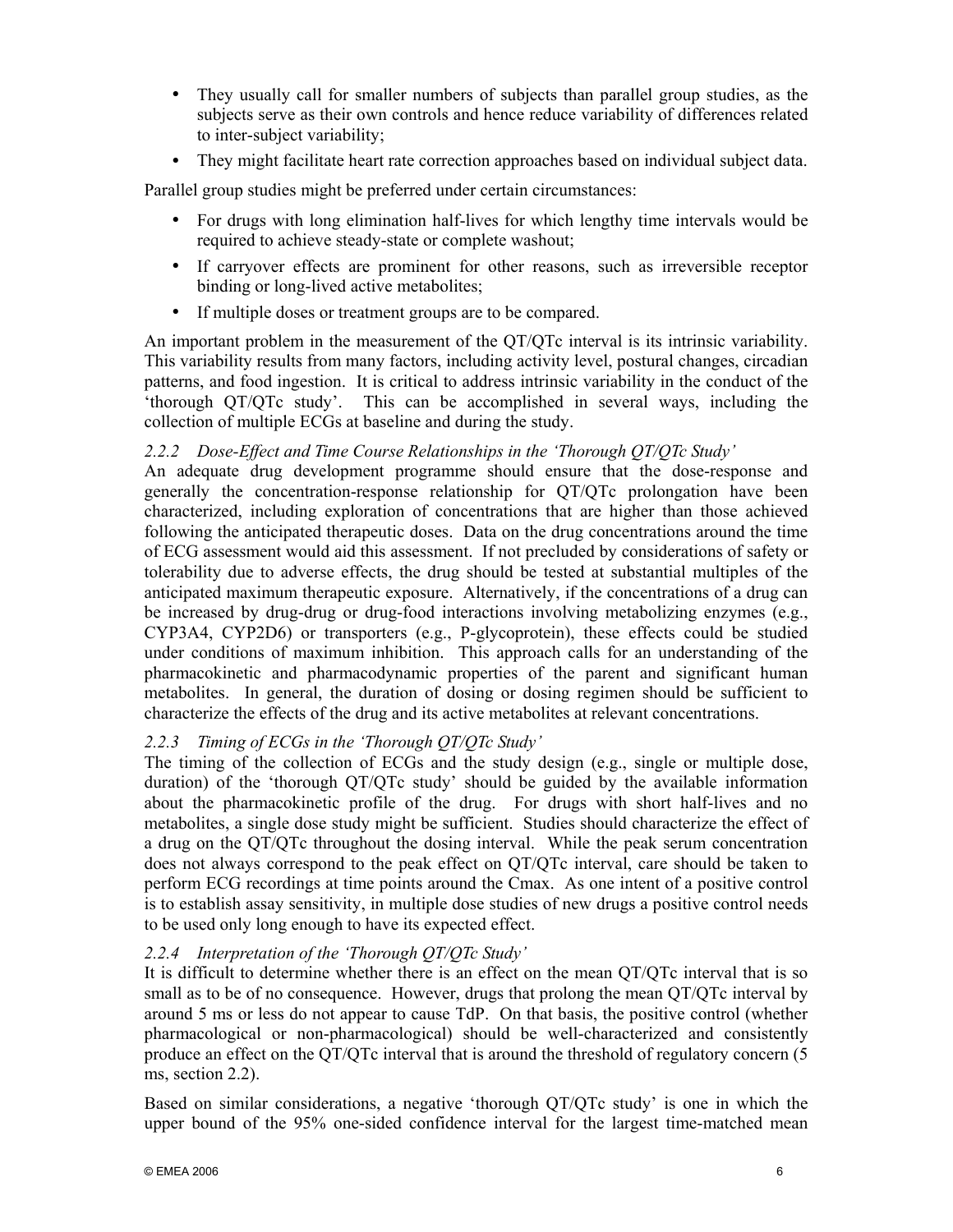effect of the drug on the QTc interval excludes 10 ms. This definition is chosen to provide reasonable assurance that the mean effect of the study drug on the QT/QTc interval is not greater than around 5 ms. When the largest time-matched difference exceeds the threshold, the study is termed 'positive'. A positive study influences the evaluations carried out during later stages of drug development, but does not imply that the drug is pro-arrhythmic.

As with other data, the presence of outliers (see section 3.2.2) should also be explored.

# *2.2.5 Alternative Strategies to Assess QT/QTc Interval Effects*

Alternatives to the use of the 'thorough QT/QTc study' are under active investigation. Examples include evaluating the relationship between concentration and QT/QTc effects or more intensively evaluating ECGs, based on data collected during early phase clinical studies.

# **2.3 Clinical Trial Evaluation After the 'Thorough QT/QTc Study'**

If the 'thorough QT/QTc study' is negative (see section 2.2), the collection of baseline and periodic on-therapy ECGs in accordance with the current investigational practices in each therapeutic field is almost always sufficient evaluation during subsequent stages of drug development.

If the 'thorough QT/QTc study' is positive, additional evaluation in subsequent clinical studies should be performed. One objective of this evaluation should be to fully describe the effect of the drug on the QT/QTc interval in the target patient population with particular attention to dose- and concentration-related effects. It is important to include patients in these analyses exposed to the full range of potential doses and patients with additional risk factors for TdP. These analyses would ordinarily focus on outliers as well as on changes in mean QT/QTc. Depending on the size of the effect seen in the 'thorough QT/QTc study', more intense monitoring of patients with additional risk factors for TdP might be needed.

While what constitutes adequate ECG assessment to accomplish this is not fully established, additional ECGs collected appropriately in substantial numbers of patients in late phase clinical trials could provide this information. In this case, it would be important to collect ECGs at the anticipated time of peak drug effects, as determined in the 'thorough QT/QTc study' and pharmacokinetic information about the patient population.

Another objective of this evaluation should be to collect information on the adverse events that occur in the trials following the positive 'thorough QT/QTc study'. This would include patients who develop marked QT/QTc prolongation (e.g., >500 ms) or experience a serious cardiovascular adverse event that suggests an arrhythmia (e.g., TdP). Such patients should be evaluated closely for risk factors that might have contributed to this event (e.g., genotyping for Long QT Syndromes, see section 4.3).

If the 'thorough QT/QTc study' is positive, analyses of the ECG and adverse event data from certain patient sub-groups are of particular interest, such as:

- Patients with electrolyte abnormalities (e.g., hypokalemia);
- Patients with congestive heart failure;
- Patients with impaired drug metabolizing capacity or clearance (e.g., renal or hepatic impairment, drug interactions);
- Female patients;
- Patients aged <16 and over 65 years.

Even if the 'thorough QT/QTc study' is negative, if other evidence of an effect in a patient population from subsequent studies (e.g., marked QT/QTc interval prolongation, TdP) were to emerge, then additional investigation would be needed.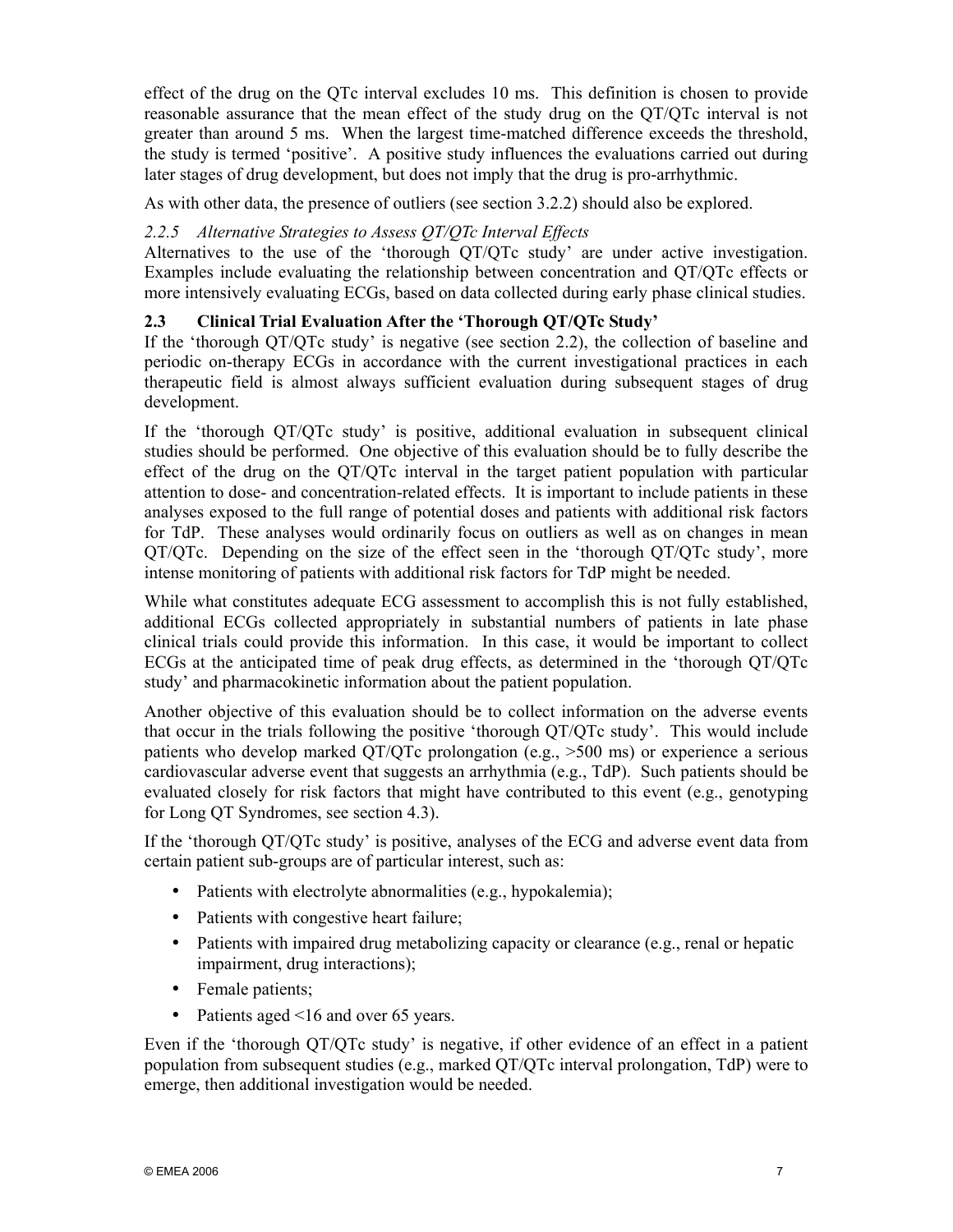### **2.4 Clinical Development When the 'Thorough QT/QTc Study' Cannot be Performed in Healthy Volunteers**

There are some drugs that cannot be studied in a 'thorough QT/QTc study' in healthy volunteers due to safety or tolerability concerns (e.g., cytotoxic cancer drugs). In such cases, the 'thorough QT/QTc study' can often be conducted in patient populations. When this is not possible, the importance of detecting and modifying this safety risk means that other ways of detecting effects on the QT/QTc interval need to be developed. These might include the collection of ECGs at multiple timepoints under tightly controlled settings that target a broad range of doses early in development.

# **2.5 Collection, Assessment and Submission of Electrocardiographic Data**

The recommendations below are most relevant to the 'thorough QT/QTc study' and to any studies investigating a drug with a known effect on cardiac repolarization and when the 'thorough QT/QTc study' cannot be performed.

# *2.5.1 Collection and Assessment of Standard 12-Lead ECGs*

The clinical ECG database is typically derived from the collection of 12-lead surface ECGs, although ambulatory ECG techniques show promise (see section 2.5.2). The quality of the ECG database can depend on the use of modern equipment with the capacity for digital signal processing. Such equipment should be recently serviced and calibrated. Machine calibration records and performance data should be maintained on file. In the case of multicentre trials, training sessions are encouraged to ensure consistency of operator technique (e.g., skin preparation, lead placement, patient position) and data acquisition practices.

Several methods for measuring ECG intervals have been used in clinical trials, and for a given trial, the sponsor should describe the accuracy and precision of QT/QTc interval measurements using the selected system. The method chosen will depend on the level of precision appropriate for a given trial. For example, the 'thorough QT/QTc study' would warrant particularly careful attention to interval measurement. At present, this would usually involve the measurement by a few skilled readers (whether or not assisted by computer) operating from a centralized ECG laboratory. If well-characterized data validating the use of fully-automated technologies become available, the recommendations in the guidance for the measurement of ECG intervals could be modified. Readers of ECGs should be blinded to time, treatment and subject identifier, and one reader should read all the ECG recordings from a given subject. The degree of inter- and intra-reader variability should be established by having the assessors reread a subset of the data (both normal and abnormal) under blinded conditions.

In the absence of a concern in the early clinical trial(s), ECG reading by machine have a role in the rapid assessment of ECGs for safety. Criteria for ECG diagnoses and for identification of adverse events should be pre-defined by the sponsor.

While the most appropriate lead(s) and methodology to measure the QT interval have not been established, pre-cordial leads and lead II are often used. A consistent approach should be used for a given trial.

Morphological changes in the T-U complex might occur. Information should be provided on changes in T and U wave morphologies (see section 3.3).

Discrete U waves should be excluded from the QT/QTc interval measurement.

# *2.5.2 Ambulatory ECG Monitoring*

While ambulatory ECG monitoring has historically not been considered sufficiently validated to be used as the primary assessment of QT/QTc interval, newer systems that allow for the collection of multiple leads that more closely approximate a surface ECG have potential value to collect interval data. The use of ambulatory ECG monitors might additionally allow detection of extreme QT/QTc interval events that occur infrequently during the day and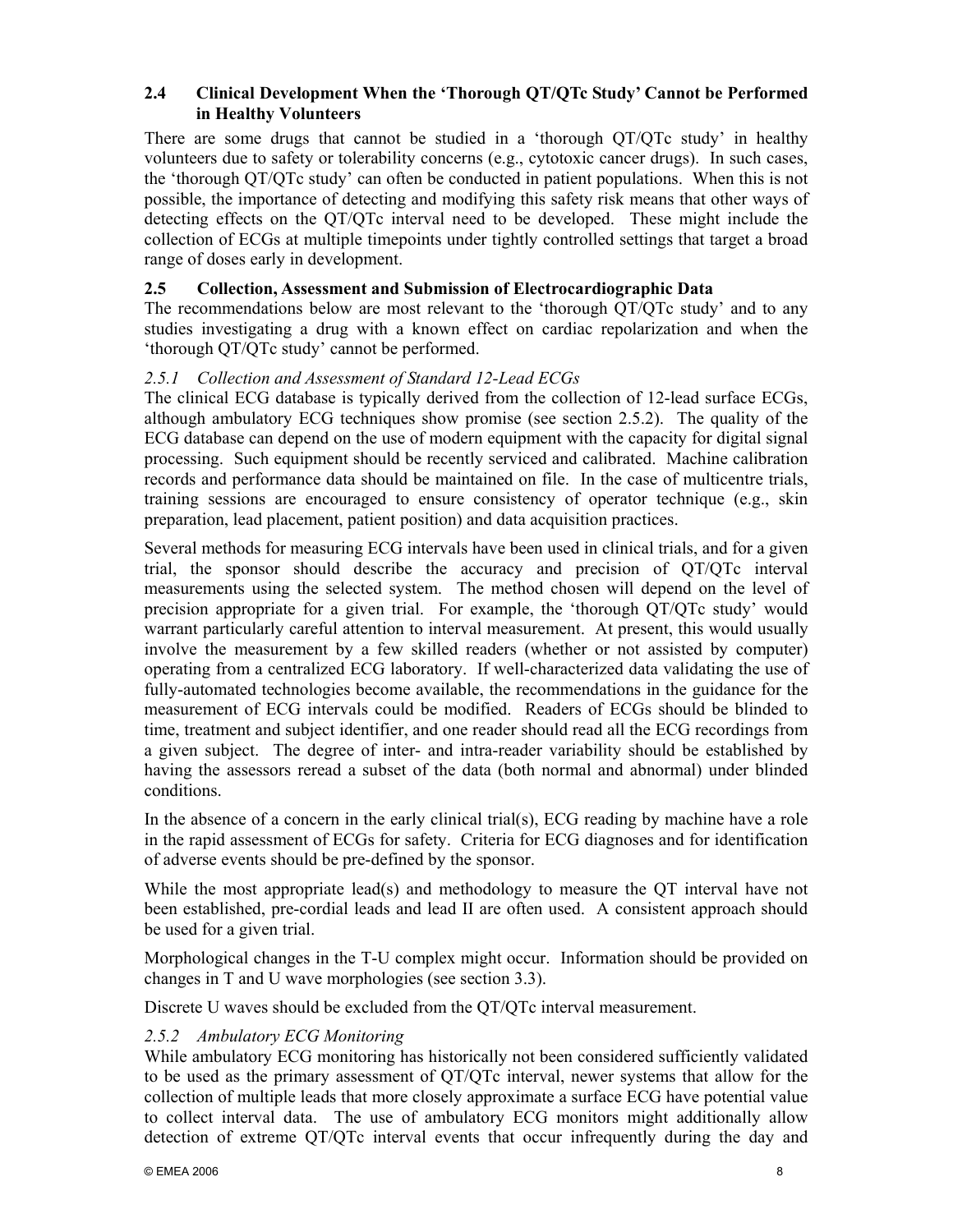asymptomatic arrhythmias. Data on the QT/RR from ambulatory ECG monitoring can also prove useful in the calculation of individualized QT corrections. However, as QT/QTc intervals measured by this methodology might not correspond quantitatively to those from standard surface ECGs, data obtained from the two methodologies might not be suitable for direct comparison, pooling, or interpretation using the same thresholds of concern.

### *2.5.3 Submission of Interval and Waveform Data*

Regional guidance should be sought for information on the submission of ECG interval data and overall assessments.

# **3. ANALYSIS OF ECG DATA FROM CLINICAL TRIALS**

Evaluation of the effects of a drug on the standard ECG intervals and waveforms is considered a fundamental component of the safety database of any new drug application.

Regardless of the outcome of the 'thorough QT/QTc study', ECG changes recorded as adverse events should be pooled from all studies for analysis. ECG interval data from the 'thorough QT/QTc study' should only be pooled with subsequent trials of similar rigor with regard to ECG data collection and analysis, but should not be pooled with trials using less rigorous ECG collection. Standardization of ECG collection for similar studies within a clinical trial programme will facilitate pooled analyses.

# **3.1 QT Interval Correction Formulae**

As the QT interval has an inverse relationship to heart rate, the measured QT intervals are generally corrected for heart rate in order to determine whether they are prolonged relative to baseline. Various correction formulae have been suggested, of which Bazett's and Fridericia's corrections are the most widely used. In early trials evaluating the effects of a new drug on the QT/QTc interval in healthy volunteers, designed to detect relatively small effects (e.g., 5 ms), it is important to apply the most accurate correction available.

Because the best correction approach is a subject of controversy, uncorrected QT and RR interval data, heart rate data, as well as QT interval data corrected using Bazett's and Fridericia's corrections should be submitted in all applications, in addition to QT interval data corrected using any other formulae. A concurrent positive control group is strongly encouraged to support the use of newer correction approaches (e.g., individual subject correction) in order to demonstrate the ability of the correction method to allow detection of relevant effects on the QT/QTc interval.

*3.1.1 Population-Derived Correction Formulae* 

Examples of such corrections include the following:

- 1) Fridericia's correction:  $QTc = QT/RR^{0.33}$
- 2) Bazett's correction:  $QTc = QT/RR^{0.5}$

Bazett's correction is frequently used in clinical practice and in the medical literature. In general, however, Bazett's correction overcorrects at elevated heart rates and under corrects at heart rates below 60 bpm and hence is not an ideal correction. Fridericia's correction is more accurate than Bazett's correction in subjects with such altered heart rates.

3) Corrections based on linear regression techniques

Application of linear regression techniques to plots of QT/RR data for the placebo or baseline study population allows for the estimation of the slope (b), which can be used for standardizing the data from both the drug and control groups to a normalized heart rate of 60 beats per minute, using the equation  $QT = a + b(1-RR)$ . The Framingham correction  $[QTc =$  $QT + 0.154(1-RR)$  is one example of a correction derived by linear regression.

4) Corrections using linear or non-linear regression modeling on pooled data from large databases.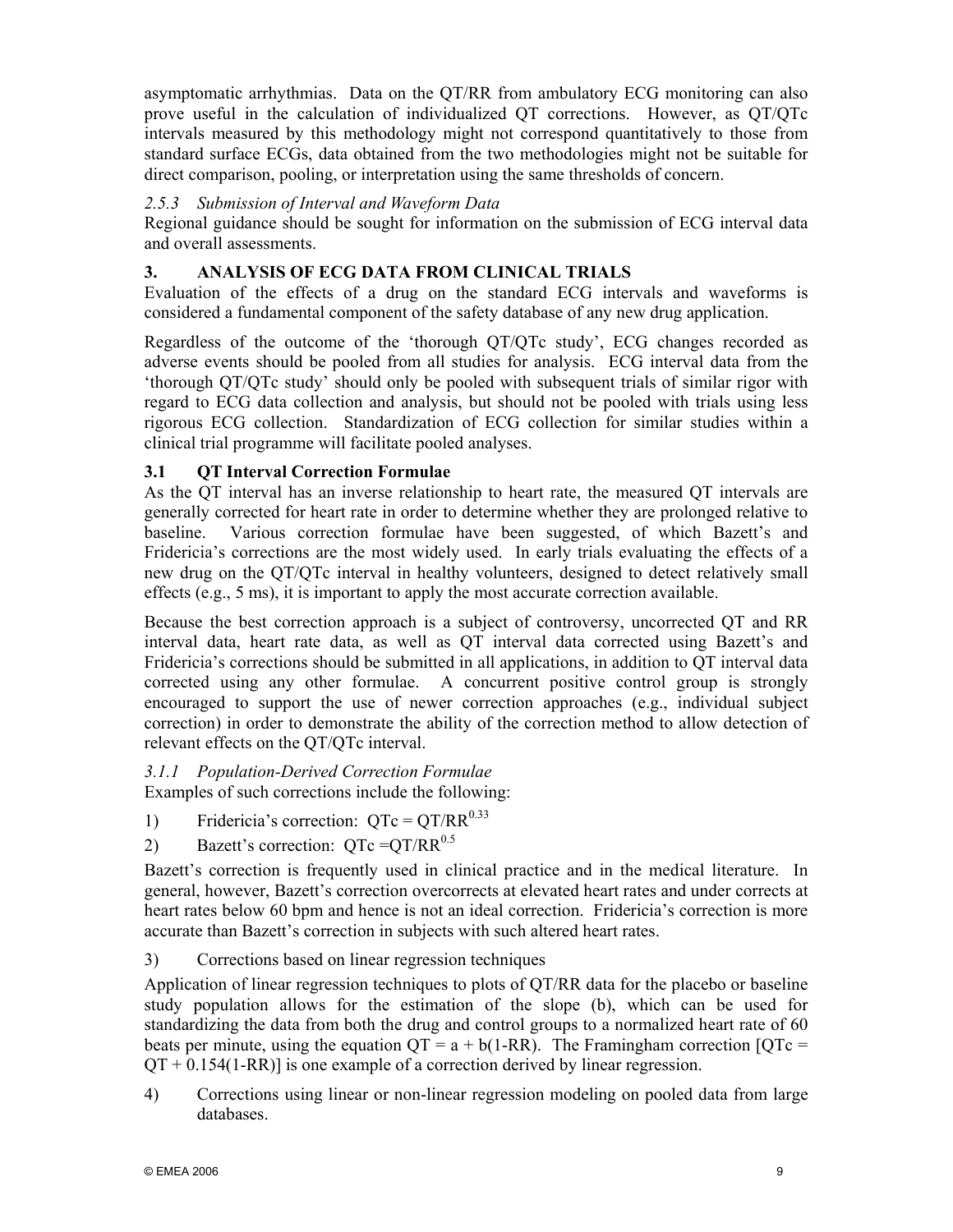# *3.1.2 Correction Formulae Derived from Within-Subject Data*

Corrections for heart rate using individual subject data have been developed, applying regression analysis techniques to individual pre-therapy QT and RR interval data over a range of heart rates, then applying this correction to on-treatment QT values. These approaches are considered most suitable for the 'thorough QT/QTc study' and early clinical studies, where it is possible to obtain many QT interval measurements for each study subject over a broad range of heart rates. As adaptation of the QT/QTc interval to changes in heart rate is not instantaneous, care should be taken to exclude ECG recordings collected during times of rapid heart rate changes due to this QT/RR hysteresis effect.

# **3.2 Analysis of QT/QTc Interval Data**

Although increases from baseline in the QT/QTc interval constitute signals of interest, interpretation of these differences is complicated by the potential for changes not related to drug therapy, including regression toward the mean and choice of extreme values. Regression toward the mean refers to the tendency of subjects with high baseline values to have lower values at later time points, while subjects with low baseline values tend to experience increases. The direction of regression depends on initial selection criteria (for example, if subjects with high baseline QT/QTc interval values are excluded from the trial, values recorded during treatment will tend to rise relative to baseline levels). The process of choosing the highest of multiple observed values will also almost invariably cause an apparent change from any single baseline value, a phenomenon found in both drug and placebo-treated groups.

The QT/QTc interval data should be presented both as analyses of central tendency (e.g., means, medians) and categorical analyses. Both can provide relevant information on clinical risk assessment.

### *3.2.1 Analyses of Central Tendency*

The effect of an investigational drug on the QT/QTc interval is most commonly analyzed using the largest time-matched mean difference between the drug and placebo (baselineadjusted) over the collection period. Additional approaches to the assessment of central tendency could include analysis of changes occurring around the Cmax for each individual. This last analysis would be especially important if the drug has large between-subject variability in the rate of absorption or metabolism.

#### *3.2.2 Categorical Analyses*

Categorical analyses of QT/QTc interval data are based on the number and percentage of patients meeting or exceeding some predefined upper limit value. Clinically noteworthy QT/QTc interval changes might be defined in terms of absolute QT/QTc intervals or changes from baseline. Separate analyses should be provided for patients with normal and elevated baseline QT/QTc intervals. As with all QT/QTc interval analyses, categorical analyses are most informative when it is possible to compare the rate of supra-threshold readings in the treatment and control groups.

There is no consensus concerning the choice of upper limit values for absolute QT/QTc interval and changes from baseline. While lower limits increase the false-positive rate, higher limits increase the risk of failing to detect a signal of concern.In clinical trials, a prolongation of  $\text{OTc} > 500$  ms during therapy has been a threshold of particular concern. Multiple analyses using different limits are a reasonable approach to this uncertainty, including:

- Absolute QTc interval prolongation:
	- OTc interval  $> 450$
	- QTc interval  $> 480$
	- OTc interval  $> 500$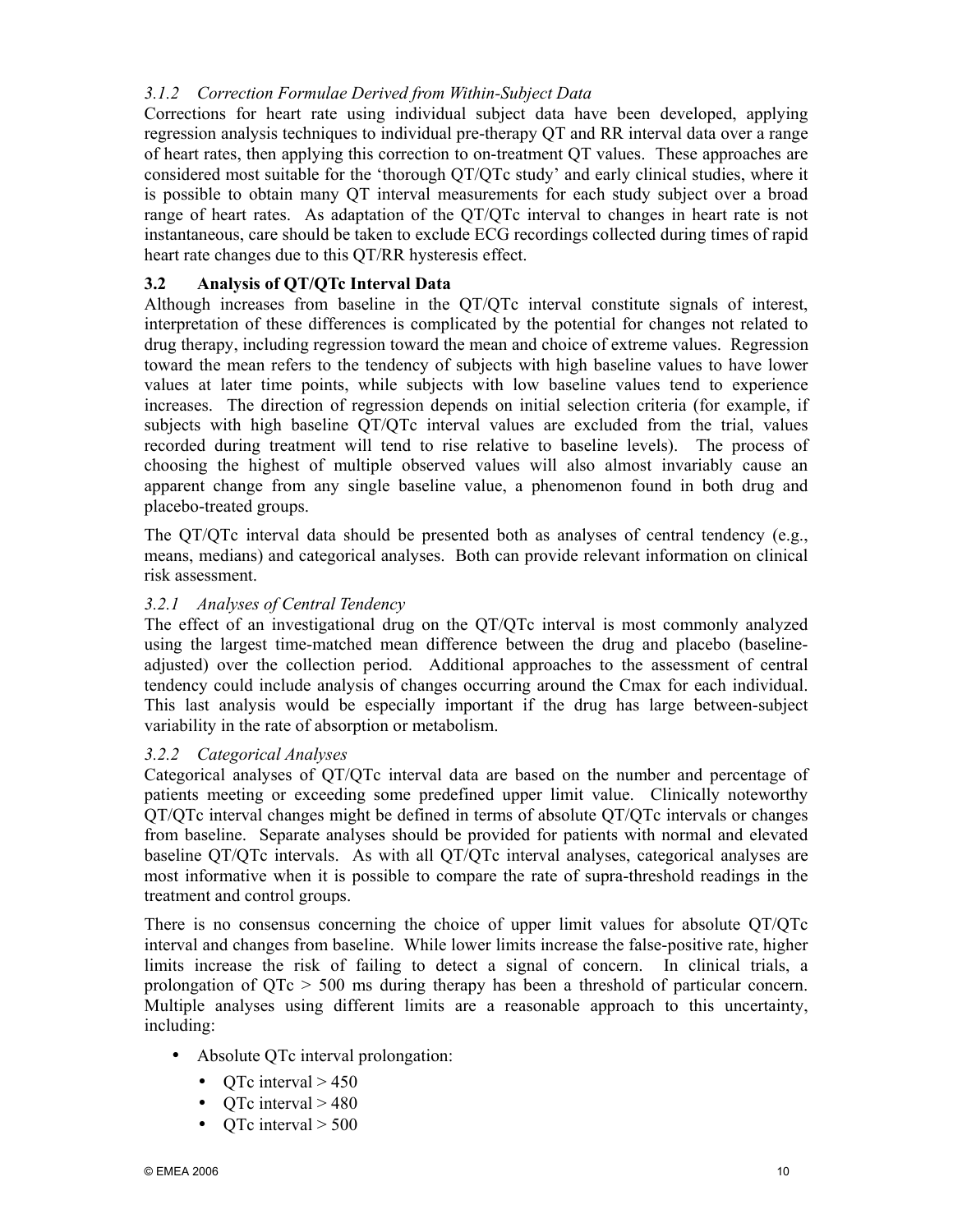- Change from baseline in QTc interval:
	- OTc interval increases from baseline  $> 30$
	- OTc interval increases from baseline  $> 60$

*3.2.3 Analysis of Relationship Between Drug Exposure and QT/QTc Interval Changes* 

Establishing the relationship of drug concentrations to changes in QT/QTc interval may provide additional information to assist the planning and interpretation of studies assessing cardiac repolarization. This area is under active investigation.

# **3.3 Morphological Analyses of ECG Waveforms**

While the predictive value of changes in ECG morphology, such as the development of U waves, has not been established, morphological abnormalities should be described and the data presented in terms of the number and percentage of subjects in each treatment group having changes from baseline that represent the appearance or worsening of the morphological abnormality. Typically these data will be obtained as a part of the 'thorough QT/QTc study'.

#### **4. ADVERSE EVENTS**

In addition to data on changes in ECG intervals, adverse event data can be another source of information on proarrhythmic potential, including:

- Premature discontinuations and dosage adjustments during clinical studies;
- Post-marketing adverse event reports if available.

### **4.1 Clinical Trial Adverse Events**

Although drug-induced prolongation of the QT/QTc interval is usually asymptomatic, an increased rate of certain adverse events in patients taking an investigational agent can signal potential proarrhythmic effects. The rates of the following clinical events should be compared in the treated and control patients, particularly when there is evidence of an effect on the QT/QTc interval:

- Torsade de pointes*;*
- Sudden death;
- Ventricular tachycardia;
- Ventricular fibrillation and flutter;
- Syncope:
- Seizures.

Torsade de pointes is very infrequently captured in clinical databases, even those for drugs known to have significant proarrhythmic effects. Given this, the failure to observe an episode of TdP in a drug application database is not considered sufficient grounds for dismissing the possible arrhythmogenic risks of a drug when these are suspected on the basis of ECG and other clinical data. The other adverse events listed above, while less specific for an effect on cardiac repolarization, are more commonly captured in clinical trials, and an imbalance in their frequency between study groups can signal a potential proarrhythmic effect of the investigational agent. Sub-group analyses should be conducted in terms of age, gender, preexisting cardiac disease, electrolyte disturbances, and concomitant medications. Comparing cause-specific rates of death is difficult, but a difference in the fraction of total deaths qualifying as "sudden" has also been proposed as a marker for proarrhythmic potential.

Detailed patient narratives should be provided for all serious cardiac adverse events, as would be the case for any serious event or events leading to discontinuation. In assessing the possible causal relationship of drug-induced QT/QTc interval prolongation to the event, attention should be directed to considerations such as temporal relationship and ECG results collected at the time of the event. As the QT/QTc interval is subject to considerable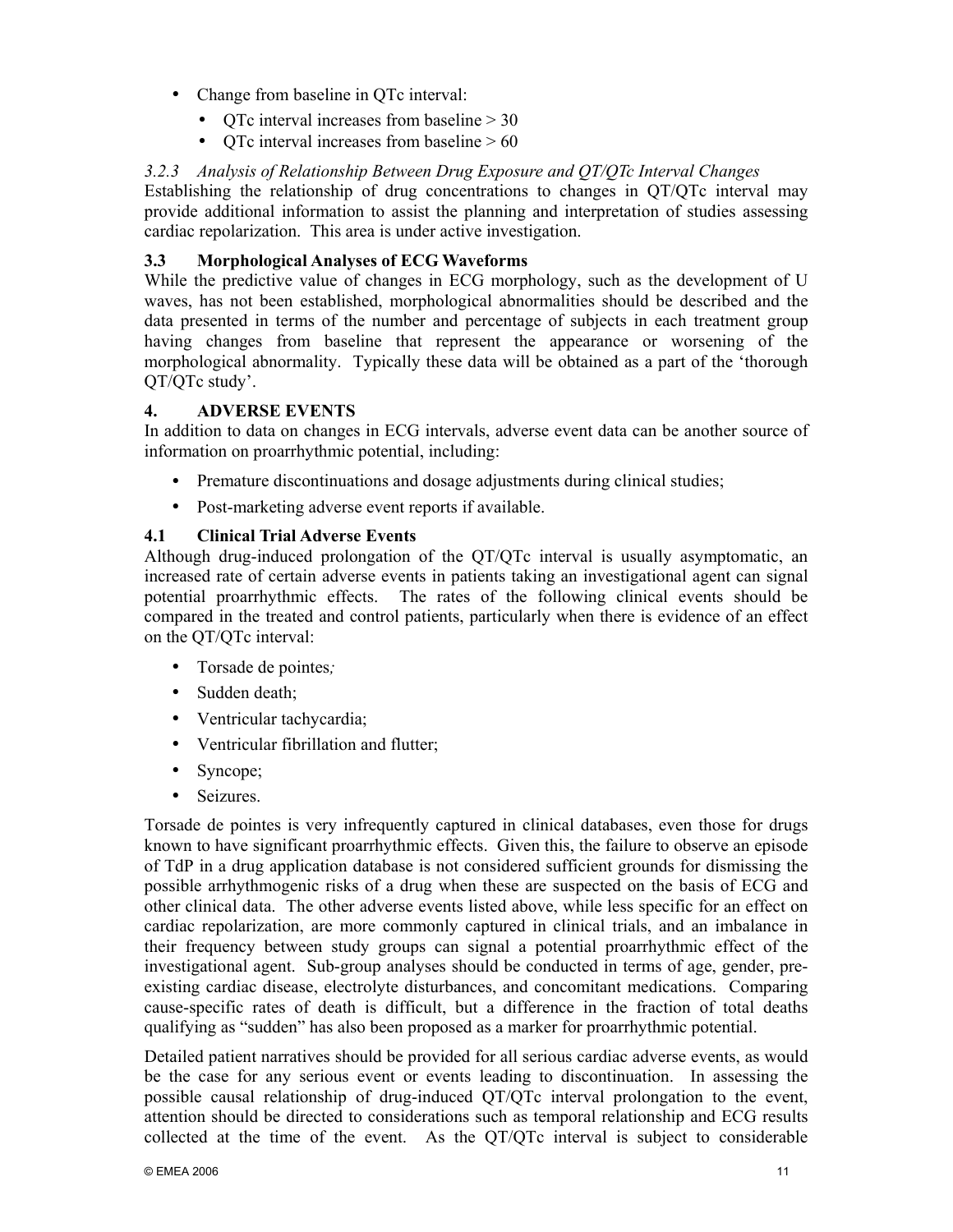fluctuation, a possible role for QT/QTc interval prolongation should not be dismissed on the basis of normal on-therapy ECG measurements performed prior to, or near the time of the adverse event. In addition to an appropriate adverse reaction report, patients with marked QT/QTc prolongation or an episode of TdP might provide useful information on risk management. When identified, they should therefore be examined closely for other risk factors (e.g., genetic predisposition, see section 4.3). Rechallenge with the investigational drug under appropriately monitored conditions can provide useful information on dose- and concentration-response relationships.

In evaluating the safety database of a new drug, consideration should be given to the extent to which the inclusion and exclusion criteria for patient eligibility might have influenced the study population with respect to the risk of QT/QTc interval prolongation and associated adverse events (e.g.*,* exclusion of patients with cardiac co-morbidities or renal/hepatic impairment, prohibition of diuretics as concomitant medications). Ideally, the major clinical studies should include an adequate representation of female and elderly patients, as well as patients with co-morbidities and concomitant medications typical of the expected user population.

If a subject experiences symptoms or ECG findings suggestive of an arrhythmia during a clinical trial, immediate evaluation by a cardiac specialist is recommended, both for the purposes of treating the patient and for discussions related to continuation/ re-institution of the therapy.

# **4.2 Premature Discontinuations or Dosage Reductions**

Particular attention should be directed to subjects or patients who are discontinued from clinical trials due to QT/QTc interval prolongation. Information should be provided on the basis for premature discontinuation of the patient (e.g., a QT/QTc interval value in excess of a protocol-defined upper limit, occurrence of QT/QTc interval prolongation in association with symptoms of arrhythmia), as well as the dose and duration of treatment, plasma levels if available, demographic characteristics, and the presence or absence of risk factors for arrhythmia.

Dosage reductions prompted by QT/QTc interval prolongation should also be documented.

# **4.3 Pharmacogenetic Considerations**

Many forms of Long QT Syndrome are now known to be linked to mutations in genes encoding cardiac ion channel proteins. Because of incomplete penetrance, not all carriers of mutated ion channel genes will manifest QT/QTc interval prolongation in screening ECG evaluations. Polymorphisms can affect ion channels, leading to an increased sensitivity to drugs that affect repolarization. Genotyping patients who experience marked prolongation of the QT/QTc or TdP while on drug therapy should be considered.

# **4.4 Post-Marketing Adverse Event Reports**

Because documented cases of TdP are relatively rare, even for drugs that prolong the QT/QTc, they are often not reported until large populations of patients have received the agent in post-marketing settings. The available post-marketing adverse event data should be examined for evidence of QT/QTc interval prolongation and TdP and for adverse events possibly related to QT/QTc interval prolongation, such as cardiac arrest, sudden cardiac death and ventricular arrhythmias (e.g.*,* ventricular tachycardia and ventricular fibrillation). A wellcharacterized episode of TdP has a high probability of being related to drug use, whereas the other events that are reported more commonly would be of particular concern if reported in a population at low risk for them (e.g., young men experiencing sudden death).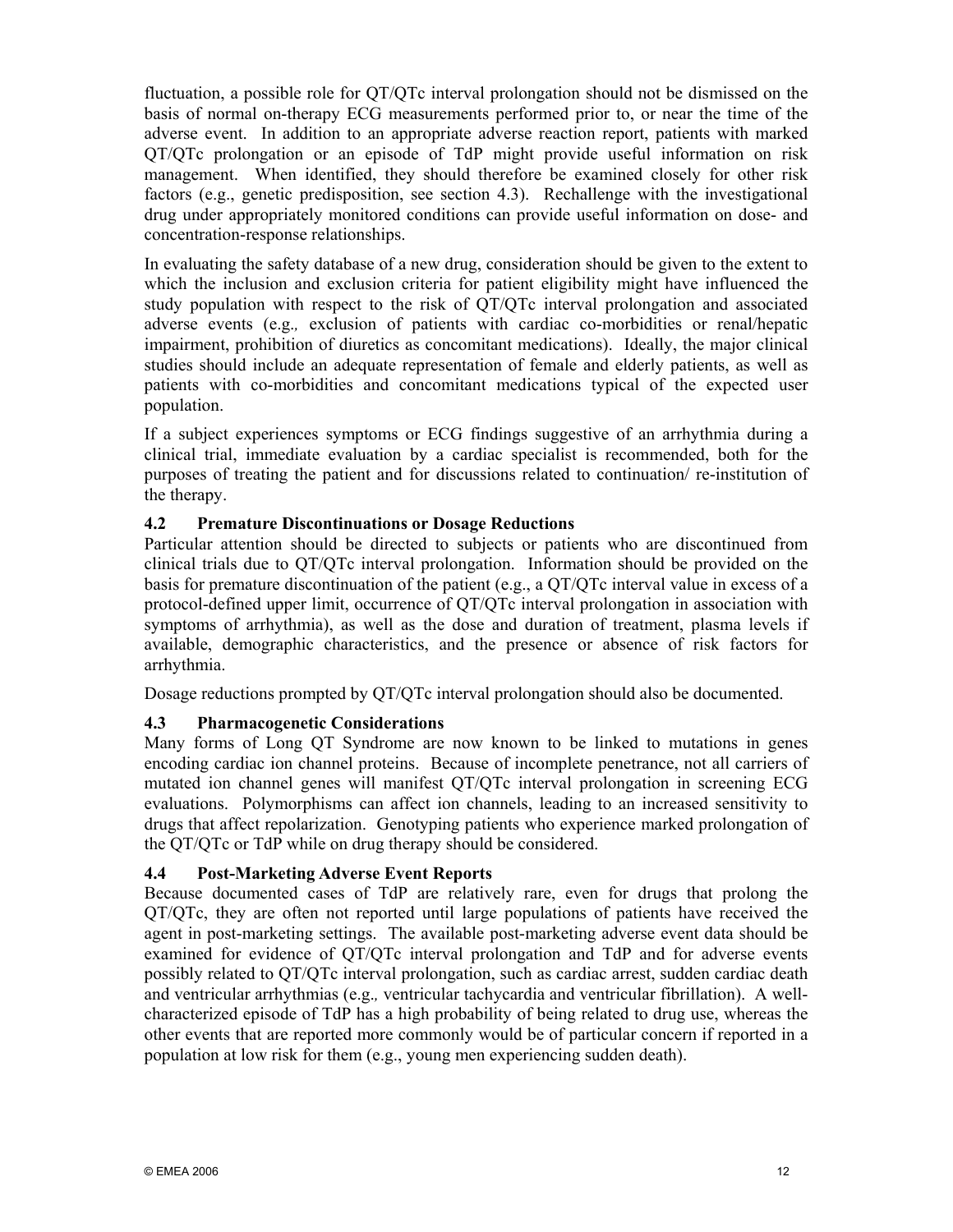# **5. REGULATORY IMPLICATIONS, LABELLING, AND RISK MANAGEMENT STRATEGIES**

### **5.1 Relevance of QT/QTc Interval Prolonging Effects to the Evaluation Process**

Substantial prolongation of the QT/QTc interval, with or without documented arrhythmias, could be the basis for non-approval of a drug or discontinuation of its clinical development, particularly when the drug has no clear advantage over available therapy and available therapy appears to meet the needs of most patients. Failure to perform an adequate clinical assessment of the potential QT/QTc interval prolonging properties of a drug can likewise be justification to delay or deny marketing authorization. For non-antiarrhythmic drugs, the outcome of the risk benefit assessment will generally be influenced by the size of the QT/QTc interval prolongation effect, whether the effect occurs in most patients or only in certain defined outliers, the overall benefit of the drug, and the utility and feasibility of risk management options. The inclusion of precautionary material in the prescribing information will not necessarily be considered an adequate risk management strategy, if implementation of the recommendations in a clinical use setting is judged to be unlikely.

If QT/QTc interval prolongation is a feature shared by other drugs of the therapeutic class in question, evaluation of the new drug could usefully involve a comparison of the magnitude and incidence of any QT/QTc interval prolongation effects relative to those of other members of its class in concurrent positive control groups.

It is difficult to determine whether there is an effect on the mean QT/QTc interval that is so small as to be inconsequential, but the risk of arrhythmias appears to increase with the extent of QT/QTc prolongation. Drugs that prolong the mean QT/QTc interval by around 5 ms or less do not appear to cause TdP. Whether this signifies that no increased risk exists for these compounds or simply that the increased risk has been too small to detect is not clear. The data on drugs that prolong the mean QT/QTc interval by more than around 5 and less than 20 ms are inconclusive, but some of these compounds have been associated with proarrhythmic risk. Drugs that prolong the mean QT/QTc interval by >20 ms have a substantially increased likelihood of being proarrhythmic, and might have clinical arrhythmic events captured during drug development.

Regardless of the degree to which a drug prolongs the QT/QTc interval, decisions about its development and approval will depend upon the morbidity and mortality associated with the untreated disease or disorder and the demonstrated clinical benefits of the drug, especially as they compare with available therapeutic modalities. Demonstrated benefits of the drug in resistant populations or in patients who are intolerant of, or have a labeled contraindication to, approved drugs for the same disease represent additional relevant clinical considerations that might justify approval of the drug, if the indication were limited to use in such patients.

Some factors have been proposed that can modify the risk of QT/QTc prolongation. For instance, it has been suggested that some drugs might prolong the QT/QTc interval up to a "plateau" value, above which there is no dose-dependent increase, although this has not been demonstrated adequately to date. It has also been suggested that proarrhythmic risk might be influenced by other pharmacologic effects (e.g., other channel effects). In any case, it is important to identify the "worst case scenario" for drugs that have demonstrated effects on QT/QTc interval as a part of risk assessment (i.e., the QT/QTc interval measured in the target patient population at the time of peak effect and under conditions of the highest blood levels that can be attained during therapy).

# **5.2 Labelling Issues for Drugs that Prolong the QT/QTc Interval**

It is recognized that there will be regional differences in labelling. However, it is recommended that the following be considered:

• A warning/precautionary statement about the risk;